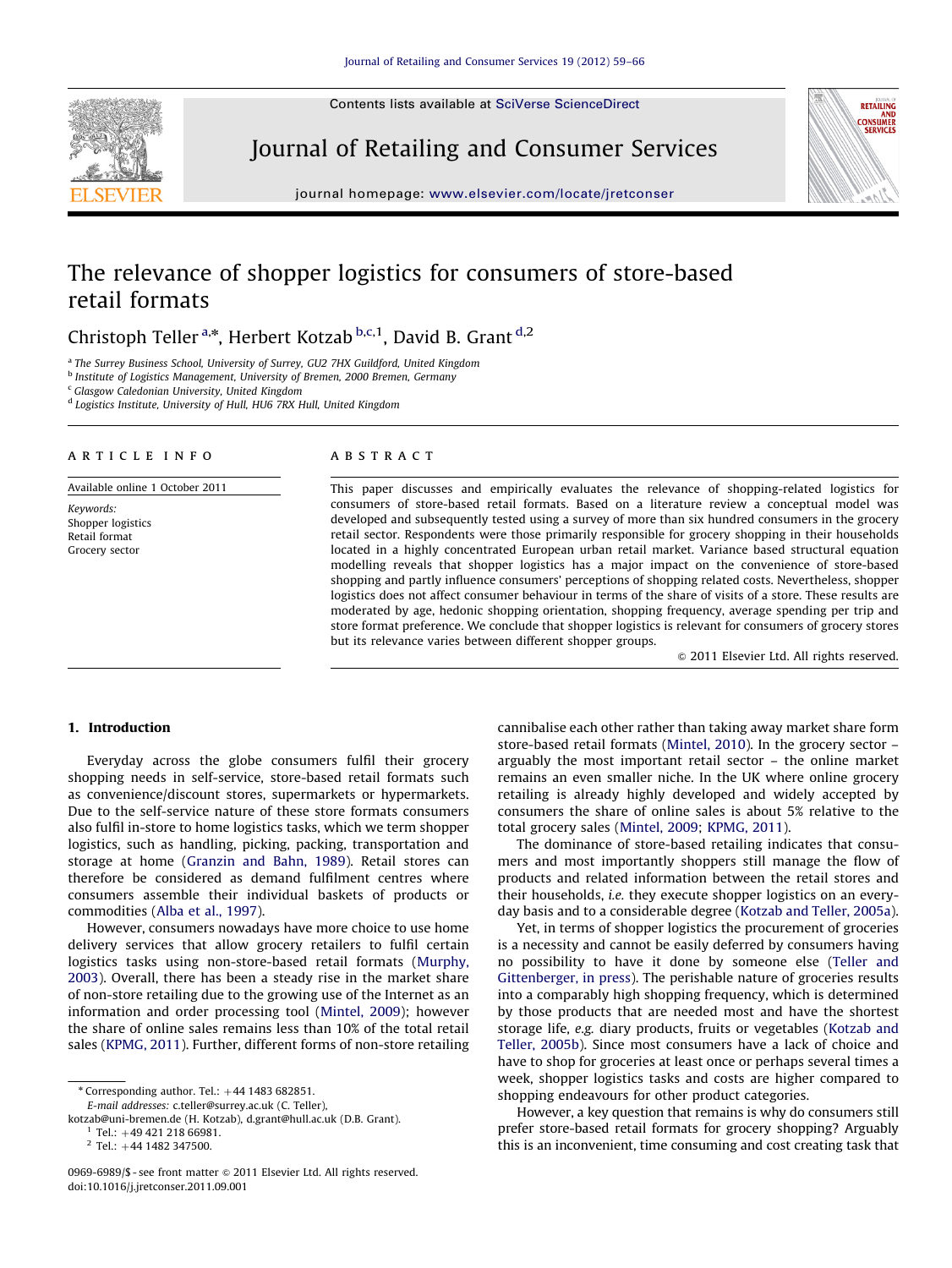is repeated frequently [\(Ingene, 1984\)](#page--1-0). So far, the literature has dealt with the phenomenon of logistics-related tasks being carried out by consumers when they shop for groceries in a descriptive way. However, it has failed to investigate consumers' perceptions about the logistics process and consequently its relevance regarding patronage behaviour of store-based formats.

This paper's aim is to discuss and evaluate the relevance of shopping-related logistics tasks or shopper logistics to consumers of store-based retail formats in the grocery sector. The major contribution of this paper for retail and service research is to provide further insights into the perceived role of consumers as unwillingly and/or unconscious active members in the food supply chain. Thus, this paper contributes to a better understanding of the co-production of distribution services in storebased grocery retailing.

This paper is organised as follows: after these introductory remarks we present a literature review that provides a synopsis of the dormant discussion on shopper logistics. Based on that, five hypotheses are developed within a conceptual model, then, the methodological characteristics for empirically testing this model and the results from this research are presented. In the discussion section the findings are reflected upon with respect to the existing literature. A research limitations and outlook section concludes the paper.

## 2. Literature Review

The role of a household is that of the last link in a supply chain, following the notion of 'point-of-origin to point-of-consumption' familiar in the logistics and supply chain management (SCM) discipline [\(CSCMP, 2011](#page--1-0)). However, the relevance of shoppingrelated logistics for consumers or shopper logistics has not received wide attention in the marketing, retailing or logistics literature. Notwithstanding, we have identified four research streams investigating the role of households in supply chains and consequently consumers acting as logisticians.

#### 2.1. Consumer logistics

[Granzin and Bahn \(1989\)](#page--1-0) provided the first explicit conceptual discussion of consumer logistics. They transferred the concept of business logistics to a logistics setting in households. They set up a process model that describes and categorises logistics tasks undertaken by consumers. Based on that, they then presented a research agenda to guide future research. Subsequent descriptive publications of Granzin and colleagues proposed consumer logistics tasks or logistics-related household characteristics as segmentation criteria of markets ([Granzin et al., 1997, 2005](#page--1-0)). Overall, these publications included not only the logistics attached to shopping but also the logistics processes within households. However, their simple idea of looking at households as logistics systems has not yet been picked up by other authors to a substantial degree and there has been little empirical study.

## 2.2. Non-store retailing

With the appearance and growing use of the Internet authors have begun to enlarge on the topic of distance and non-store retailing and thus the 'insourcing' of shopper logistics tasks (e.g. [Eastlick and Feinberg, 1999;](#page--1-0) [Ring and Tigert, 2001;](#page--1-0) [Ward, 2001;](#page--1-0) [Gehrt and Yan, 2004;](#page--1-0) [Hansen, 2008](#page--1-0)). This body of literature considers store-based shopping and related logistics tasks as an 'antithesis' of non-store retailing but does not provide in-depth discussions or empirical insights into the relevance of shopper logistics. These papers convey the tacit assumption in the way that shopping in store-based formats is an exhausting and/or annoying task for consumers—possibly because of shopper logistics. Thereby the authors focus more on the utilitarian rather than the hedonic dimension of shopping and orientation of consumers ([Babin et al., 1994](#page--1-0)).

Recent non-store retailing literature has focused on the use of the Internet and its implications on consumer behaviour [\(Dennis](#page--1-0) [et al., 2009](#page--1-0); [Hernandez et al., 2009](#page--1-0)). Regarding retailers, the literature has investigated their success strategies [\(Doherty and](#page--1-0) [Ellis-Chadwick, 2009](#page--1-0)) and relationship with logistics service providers and consumer service quality ([Xing and Grant, 2006;](#page--1-0) [Xing et al., 2010\)](#page--1-0). However, none have been concerned with consumer or shopper logistics activities.

## 2.3. Store-based retailing

Most of the consideration of selective shopper logistics tasks can be found in store (format) choice and patronage literature, although the notions of shopper and consumer logistics are only conveyed implicitly. Particular temporal and spatial aspects of shopping in terms of distance or accessibility have received considerable attention since seminal work by [Reilly \(1931\)](#page--1-0) and [Huff \(1964\),](#page--1-0) for example [Fotheringham \(1988\)](#page--1-0), [Grace and O'Cass](#page--1-0) [\(2005\),](#page--1-0) [Pan and Zinkhan \(2006\)](#page--1-0) and [Reutterer and Teller \(2009\).](#page--1-0) Some other authors have focussed on convenience by providing infrastructural services (e.g. signage, recreational areas, specially adapted trolleys) or services facilitating the shopping process (e.g. information services, sales advice and self-service technologies) ([Bearden, 1977](#page--1-0); [Reinartz and Kumar, 1999](#page--1-0); [Tang et al., 2001;](#page--1-0) [Baker et al., 2002;](#page--1-0) [Beatson et al., 2006](#page--1-0)). Overall though, the logistics contribution of consumers and its relevance is not discussed or investigated holistically.

## 2.4. Cost of shopping

Another research stream tries to convert shopping endeavours and therefore shopper logistics into tangible costs. [Ingene \(1984\)](#page--1-0) conceptually discussed measures of labour productivity with respect to consumers' shopping endeavours and thereby considered measures of shopper logistics in terms of time, money and psychic efforts. [Bell et al. \(1998\)](#page--1-0) extensively discussed the extent of shopping costs and tied them into a choice model to predict store patronage behaviour. [Ruiz et al. \(2004\)](#page--1-0) included a quasi measure for (non-economic) costs in their activity-based segmentation approach with regards to shopping mall clientele. They used perceptual measures like accessibility and distance to operationalise shopping related costs. Lastly, [Kotzab and Teller \(2005a\)](#page--1-0) provide empirical evidence that the estimated transportation costs related to shopping trips to (centrally located) supermarkets and (peripherally located) category killers play a significant but still marginal role in explaining the willingness to pay for home delivery services. However, the work around the topic of 'cost of shopping' has only considered shopper logistics to a marginal degree; the authors did though provide applicable notions to measure the relevance of shopper logistics for consumers.

After reviewing these different literature streams related to the shopper logistics phenomena, we consider there is a substantial gap in actually operationalising and measuring the relevance of logistics endeavours of store-based retail format consumers. The discussion of shopper logistics is not recent, quite scattered, implicit and unfocused, which results in the broad set of contributions illustrated above. Further, there is a deficit of empirical studies regarding the extent of logistics tasks undertaken by consumers when they shop. We propose a conceptual model in the next section to address these shortcomings in line with empirical research aims provided in the introduction.